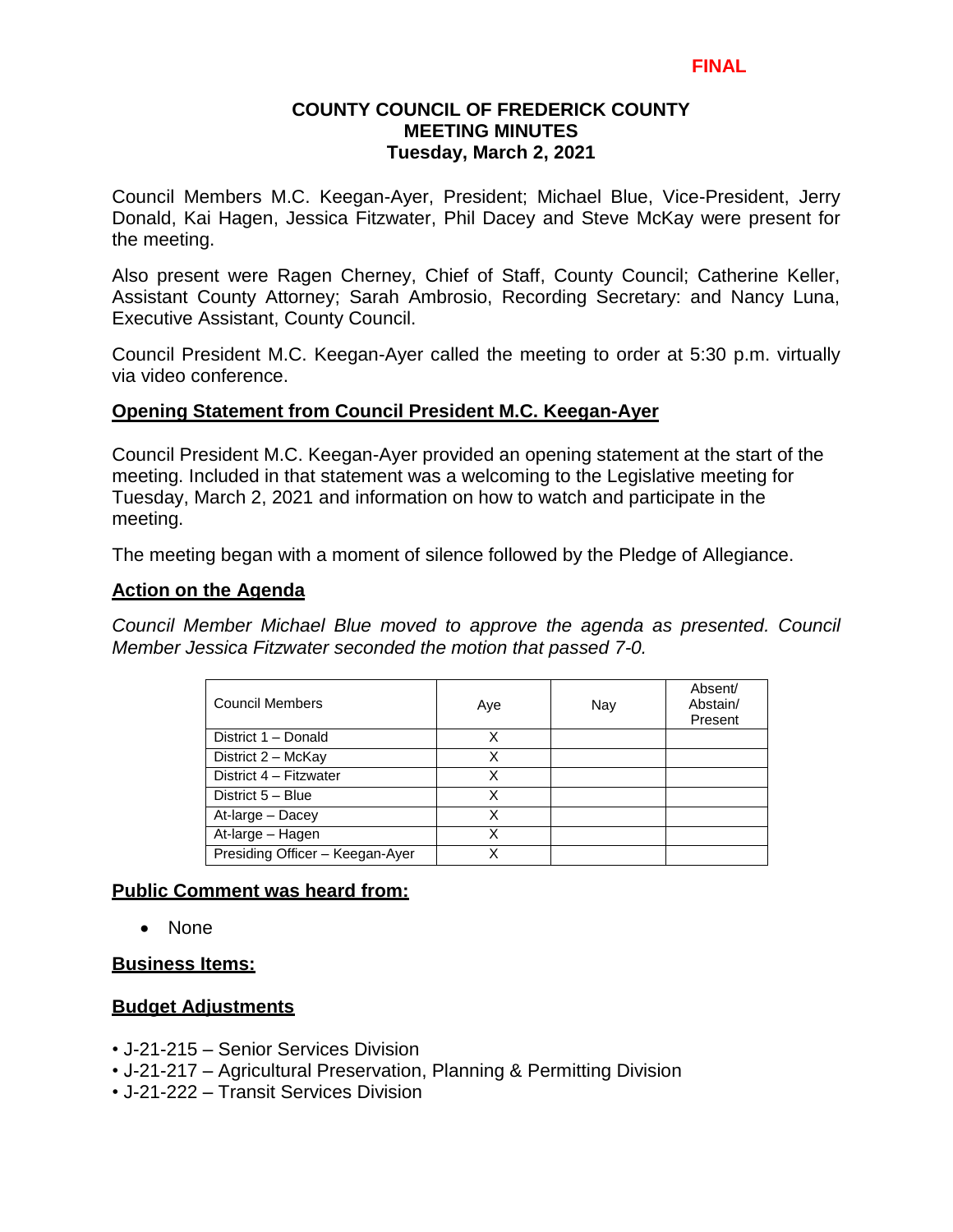### **COUNTY COUNCIL OF FREDERICK COUNTY MEETING MINUTES Tuesday, March 2, 2021**

• Board of Education Current Expense Fund Amendment #2-21

*Council Member Jessica Fitzwater moved to approve Budget Adjustments J-21-215, J-21-217, J-21-222 and Board of Education Current Expense Fund Amendment #2-21 as presented. Council Member Jerry Donald seconded the motion that passed 7-0.*

| <b>Council Members</b>          | Aye | Nay | Absent/<br>Abstain/<br>Present |
|---------------------------------|-----|-----|--------------------------------|
| District 1 - Donald             | x   |     |                                |
| District 2 - McKay              | Χ   |     |                                |
| District 4 - Fitzwater          | Χ   |     |                                |
| District 5 - Blue               | х   |     |                                |
| At-large - Dacey                | x   |     |                                |
| At-large - Hagen                | Χ   |     |                                |
| Presiding Officer - Keegan-Ayer |     |     |                                |

# **Approval of Minutes from February 16, and February 23, 2021.**

*Council Member Jerry Donald moved to approve the minutes from February 16, and February 23, 2021. Council Member Michael Blue* seconded *the motion that passed 7- 0.* 

| <b>Council Members</b>          | Aye | Nay | Absent/<br>Abstain/<br>Present |
|---------------------------------|-----|-----|--------------------------------|
| District 1 - Donald             | Χ   |     |                                |
| District 2 - McKay              | Χ   |     |                                |
| District 4 - Fitzwater          | x   |     |                                |
| District 5 - Blue               | x   |     |                                |
| At-large - Dacey                | Χ   |     |                                |
| At-large - Hagen                | x   |     |                                |
| Presiding Officer - Keegan-Ayer | x   |     |                                |

# **Confirmation of County Executive's Appointments to the Frederick County Boards and Commissions**

Joyce Grossnickle, Administrative Officer, briefed the Council on the Confirmation of County Executive's Appointments to Boards and Commissions.

# Affordable Housing Council

*Council Member Jessica Fitzwater moved to approve Tiffany Fossett to the Affordable Housing Council to terms as presented by staff. Council Member Michael Blue seconded the motion that passed 7-0.*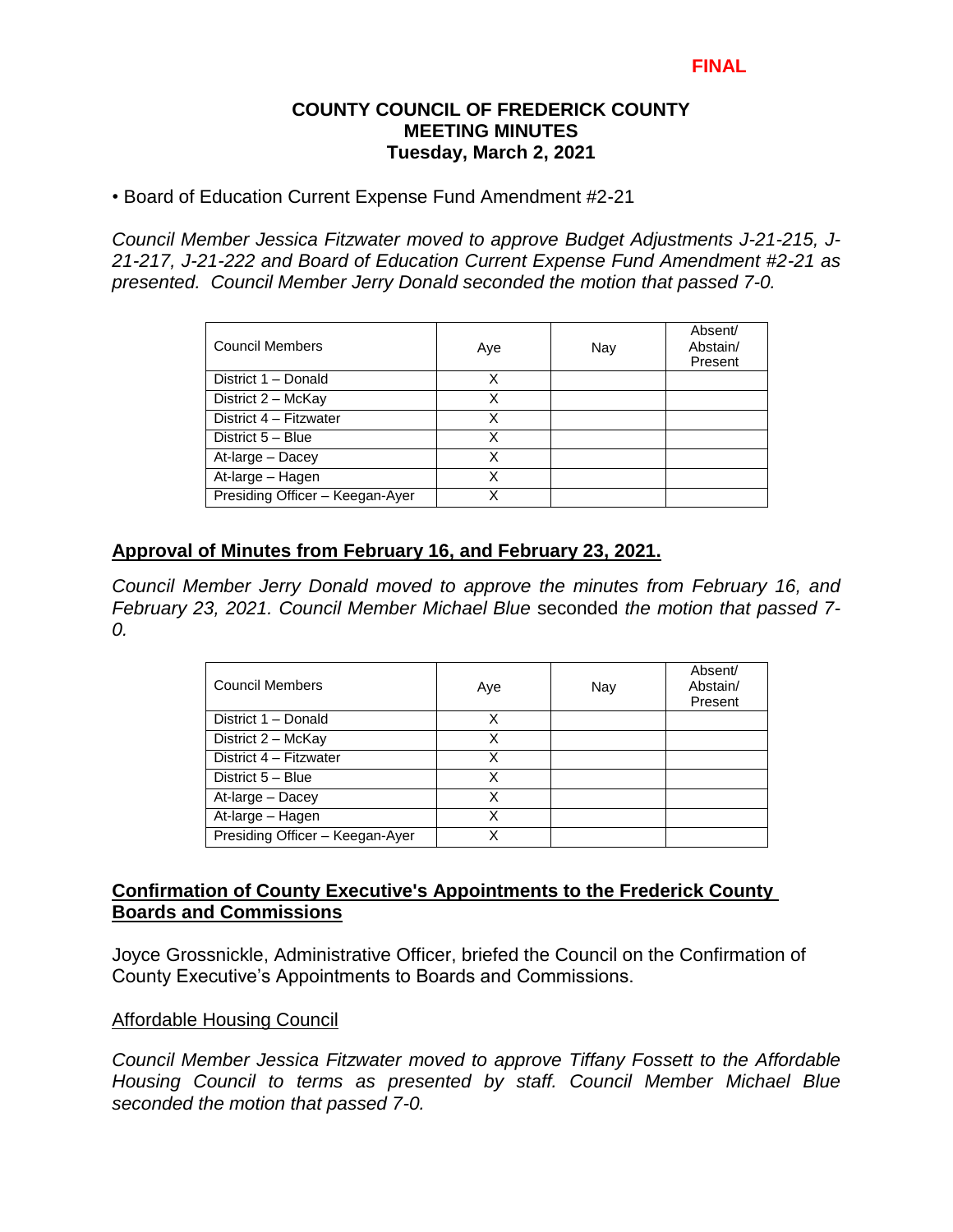# **COUNTY COUNCIL OF FREDERICK COUNTY MEETING MINUTES Tuesday, March 2, 2021**

| <b>Council Members</b>          | Aye | Nay | Absent/<br>Abstain/<br>Present |
|---------------------------------|-----|-----|--------------------------------|
| District 1 - Donald             | Χ   |     |                                |
| District 2 - McKay              | Χ   |     |                                |
| District 4 - Fitzwater          | х   |     |                                |
| District 5 - Blue               | х   |     |                                |
| At-large - Dacey                | Χ   |     |                                |
| At-large - Hagen                | Χ   |     |                                |
| Presiding Officer - Keegan-Ayer |     |     |                                |

### Solid Waste Advisory Committee

*Council Member Kai Hagen moved to approve Zachary Fleagle to the Solid Waste Advisory Committee to terms as presented by staff. Council Member Jerry Donald seconded the motion that passed 7-0.* 

| <b>Council Members</b>          | Aye | Nay | Absent/<br>Abstain/<br>Present |
|---------------------------------|-----|-----|--------------------------------|
| District 1 - Donald             | x   |     |                                |
| District 2 - McKay              | Χ   |     |                                |
| District 4 - Fitzwater          | Χ   |     |                                |
| District 5 - Blue               | x   |     |                                |
| At-large - Dacey                | X   |     |                                |
| At-large - Hagen                | x   |     |                                |
| Presiding Officer - Keegan-Ayer | ¥   |     |                                |

#### Workforce Development Board

*Council Member Jessica Fitzwater moved to approve Patti Maluchnik and Ramenta Cottrell to the Workforce Development Board to terms as presented by staff. Council Member Jerry Donald seconded the motion that passed 7-0.* 

| <b>Council Members</b>          | Aye | Nay | Absent/<br>Abstain/<br>Present |
|---------------------------------|-----|-----|--------------------------------|
| District 1 - Donald             | х   |     |                                |
| District 2 - McKay              | Χ   |     |                                |
| District 4 - Fitzwater          | X   |     |                                |
| District 5 - Blue               | X   |     |                                |
| At-large - Dacey                |     |     |                                |
| At-large - Hagen                | x   |     |                                |
| Presiding Officer - Keegan-Ayer |     |     |                                |

# **Maryland Department of Transportation Priority Letter**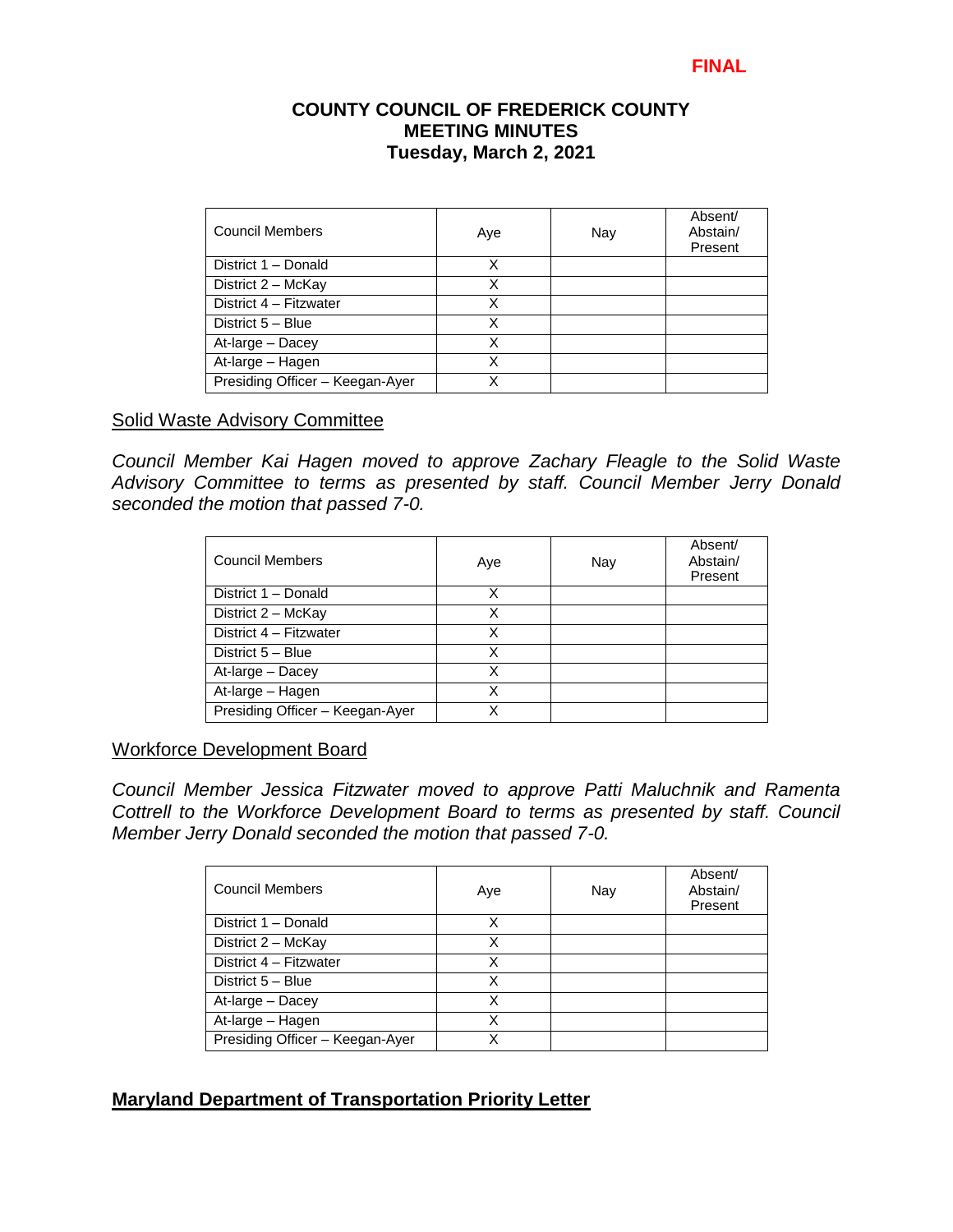## **COUNTY COUNCIL OF FREDERICK COUNTY MEETING MINUTES Tuesday, March 2, 2021**

Steve Horn, Director, and Mark Mishler, Supervisor, Transportation Engineering, Planning & Permitting Division presented information to the Council on the Maryland Department of Transportation Priority Letter.

*Council Member Kai Hagen moved to approve the Maryland Department of Transportation Priority Letter as presented. Council Member Steve McKay seconded the motion that passed 7-0.* 

| <b>Council Members</b>          | Aye | Nay | Absent/<br>Abstain/<br>Present |
|---------------------------------|-----|-----|--------------------------------|
| District 1 - Donald             | х   |     |                                |
| District 2 - McKay              | Χ   |     |                                |
| District 4 - Fitzwater          | Χ   |     |                                |
| District 5 - Blue               | Χ   |     |                                |
| At-large - Dacey                | Χ   |     |                                |
| At-large - Hagen                | x   |     |                                |
| Presiding Officer - Keegan-Ayer | Χ   |     |                                |

# **Transit Services Division's FY22 Grant Application & Authorizing Resolution**

Roman Steichen, Director, and Lori Finafrock, Fiscal Manager, Transit Services Division, presented information to the Council on the Transit Services Division's FY22 Grant Application and Authorizing Resolution.

*Council Member Jessica Fitzwater moved to approve the Transit Services Division's FY22 Grant Application & Authorizing Resolution Authorizing Frederick County Executive Jan H. Gardner to file an application with the Maryland Transit Administration of the Maryland Department of Transportation for a Section 5303, 5304, 5307, 5309, 5310, 5311, 5316 and/or 5317 grants under the Federal Transit Act as presented. Council Member Kai Hagen seconded the motion that passed 7-0.* 

| <b>Council Members</b>          | Aye | Nay | Absent/<br>Abstain/<br>Present |
|---------------------------------|-----|-----|--------------------------------|
| District 1 - Donald             | Χ   |     |                                |
| District 2 - McKay              | Χ   |     |                                |
| District 4 - Fitzwater          | Χ   |     |                                |
| District 5 - Blue               | x   |     |                                |
| At-large - Dacey                | x   |     |                                |
| At-large - Hagen                |     |     |                                |
| Presiding Officer - Keegan-Ayer |     |     |                                |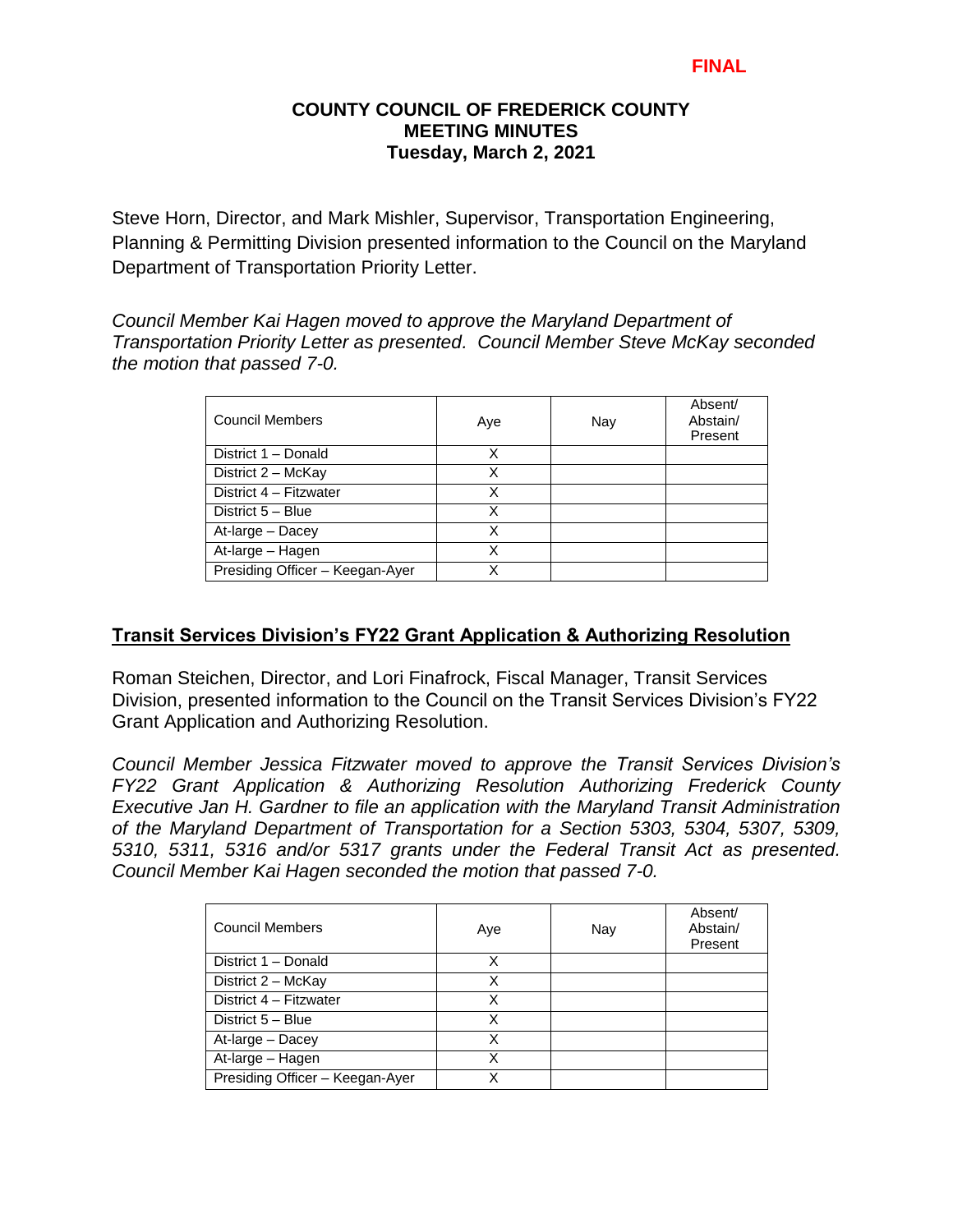## **COUNTY COUNCIL OF FREDERICK COUNTY MEETING MINUTES Tuesday, March 2, 2021**

# **Public Hearing on the Proposed Listing on County Register of Historic Places - Prosperity Farm (CR 16-02)**

Kimberly Golden Brandt, Director, and Amanda Whitmore, Historic Preservation Principal Planner I, Livable Frederick Planning & Design Office, Planning & Permitting Division, presented information to the Council for the Public Hearing on the Proposed Listing on County Register of Historic Places - Prosperity Farm (CR 16-02).

Public Comment was heard from:

• None

*Council Member Michael Blue moved to approve the resolution to list Prosperity Farm property (#CR 16-02) on the Frederick County Register of Historic Places. Council Member Kai Hagen seconded the motion that passed 7-0.* 

| Council Members                 | Aye | Nay | Absent/<br>Abstain/<br>Present |
|---------------------------------|-----|-----|--------------------------------|
| District 1 - Donald             | X   |     |                                |
| District 2 - McKay              | х   |     |                                |
| District 4 - Fitzwater          | X   |     |                                |
| District 5 - Blue               | X   |     |                                |
| At-large - Dacey                | Χ   |     |                                |
| At-large - Hagen                | X   |     |                                |
| Presiding Officer - Keegan-Ayer | x   |     |                                |

# **Third Reading Calendar**

At 7:11 p.m. Council President M.C. Keegan-Ayer passed the gavel to Council Vice President Michael Blue.

## **Amended Bill No. 21-01 – Amending Chapter 1-19 of the County Code (Zoning Ordinance) to allow variances for nonconforming structures if certain conditions are met**

Council President M.C. Keegan-Ayer presented information on Amended Bill No. 21-01 – Amending Chapter 1-19 of the County Code (Zoning Ordinance) to allow variances for nonconforming structures if certain conditions are met.

*Council President M.C. Keegan-Ayer moved to approve Amended Bill No. 21-01 – Amending Chapter 1-19 of the County Code (Zoning Ordinance) to allow variances for nonconforming structures if certain conditions are met. Council Member Kai Hagen* seconded *the motion that passed 7-0.*